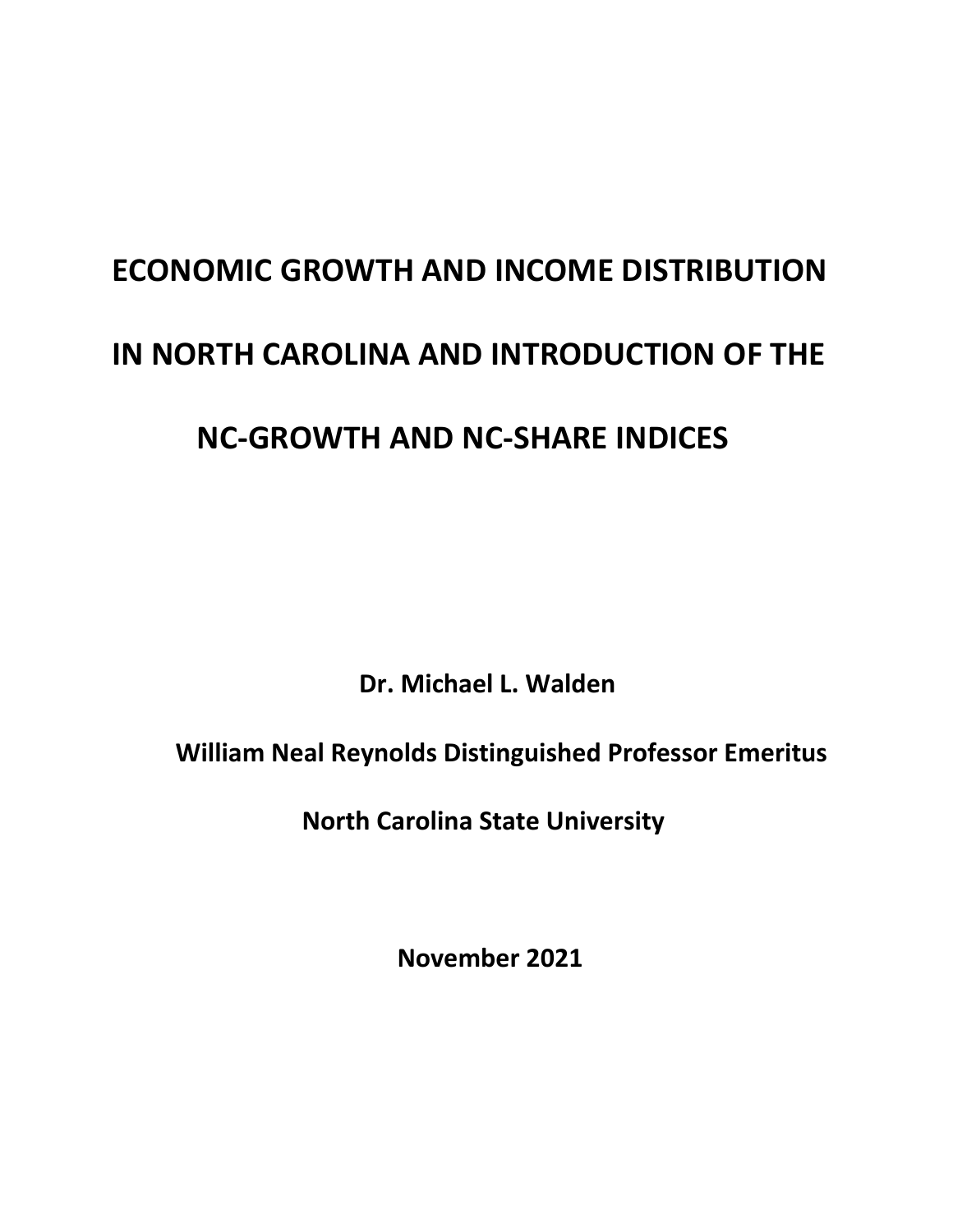## **EXECUTIVE SUMMARY**

**Economic growth and the distribution of that growth are two key elements of the economy as well as points of debate. Most public policy issues have as their background one or both of these important factors.**

**Given the importance of economic growth and income distribution in public discourse and policy, it is important to have understandable measures of both concepts. This report outlines such measures for North Carolina. The measure for economic growth is termed NC-GROWTH, and the measure for income distribution is called NC-SHARE. Both NC-GROWTH and NC-SHARE are indices based on several individual measures outlined in the report.**

**Looking at the indices over the period 1997-2020, NC-GROWTH is very volatile, with the index positive in most years of the period but negative when the economy was in or near a recession. In contrast, NC-SHARE shows a definite downward trend during the period, indicating a narrowing of the income distribution in North Carolina. Interestingly, in 2020 NC-GROWTH fell due to the Covid-19 recession, but NC-SHARE rose as a result of the large federal financial assistance to households.**

**There is a significant positive association between one of the growth measures – the growth rate in real (inflation-adjusted) North Carolina Gross** 

2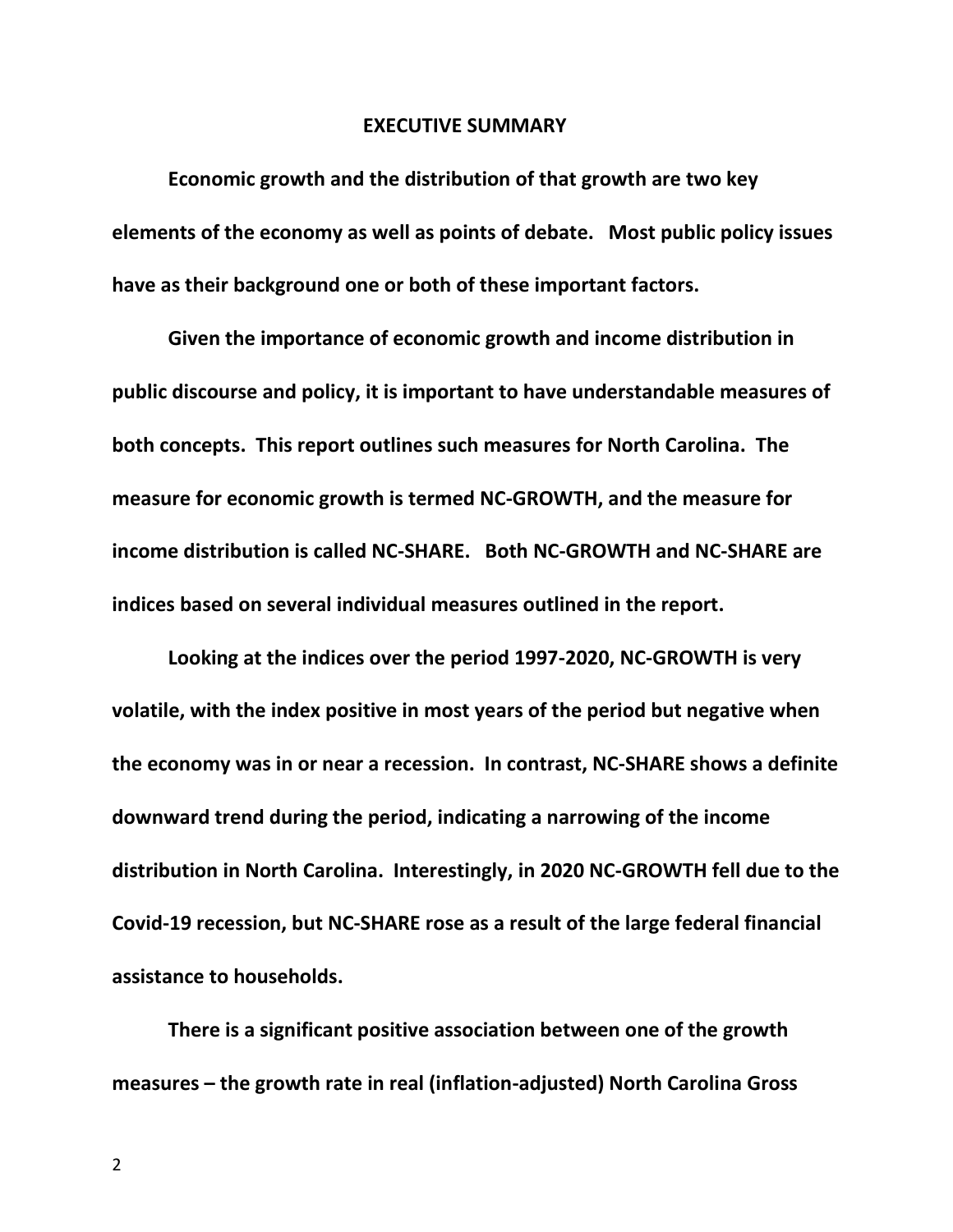**Domestic Product – and the income distribution index, NC-SHARE. This finding**  *could* **suggest that faster economic growth in the state is associated with a broadening of the income distribution.**

**Updates to both NC-GROWTH and NC-SHARE are planned when new data become available. This will allow continuous monitoring of changes in these two vital indicators of the North Carolina economy.**

**About the author: Michael L. Walden is a William Neal Reynolds Professor Emeritus at North Carolina State University. During a 43-year career, Walden became recognized as an expert on the North Carolina economy and public policy. He is the author of 14 books and over 300 articles and reports. Walden has won numerous state and university awards, including the** *Order of the Long Leaf Pine,* **the UNC Board of Governors' Award for Excellence in Public Service, and the Holladay Award for Excellence from North Carolina State University.**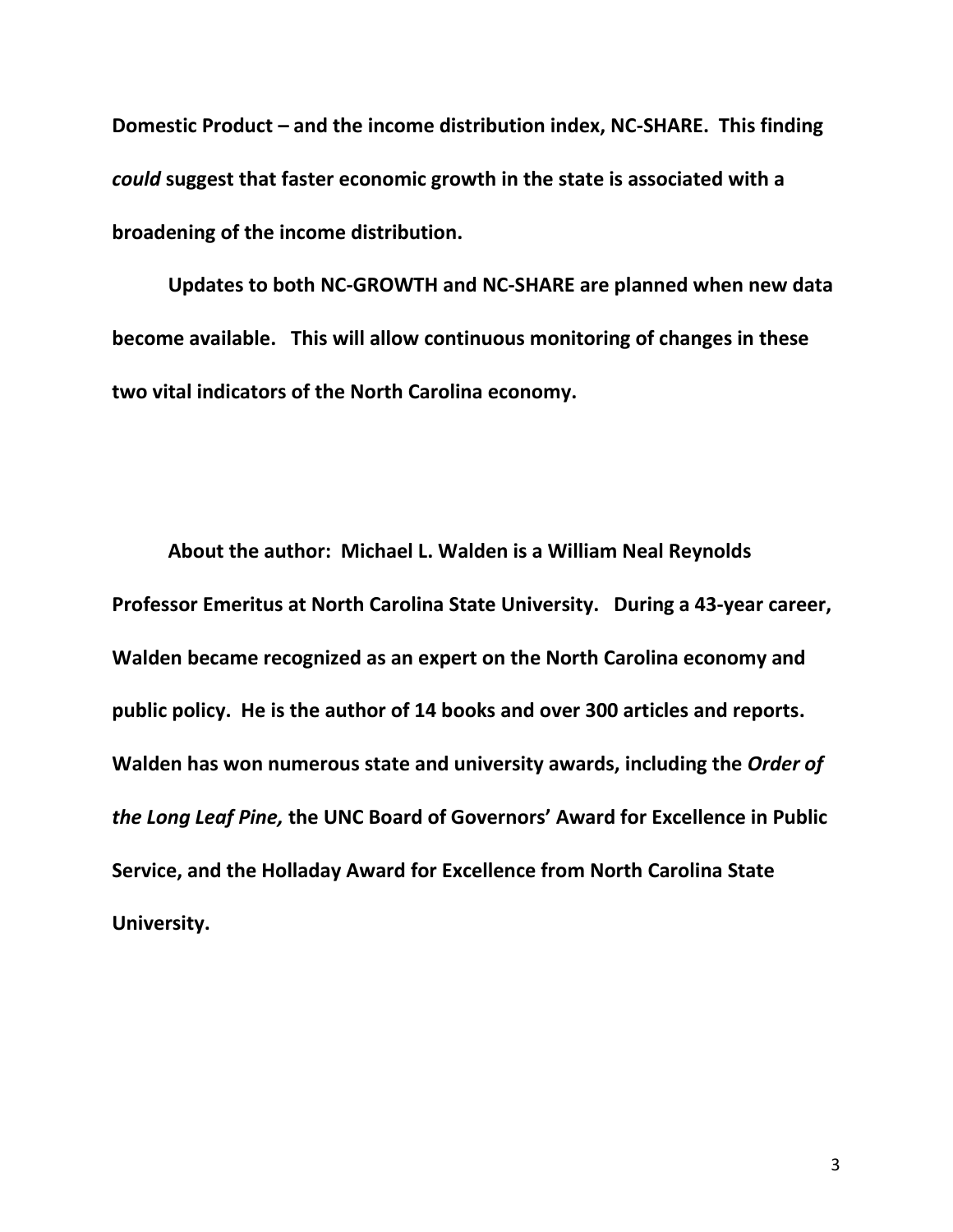#### INTRODUCTION

Behind the majority of economic issues are two core factors, economic growth and income distribution. Economic growth calibrates how the size of the "economic pie" is changing, while income distribution shows how the "slices" of the pie are distributed. Questions about fairness, income inequality, job creation, taxes and public debt, and others are all tied to economic growth and income distribution. But before these questions can be adequately addressed, reliable and consistent measures of economic growth and income distribution are needed.

The purposes of this report are to develop such measures for North Carolina, track their changes in recent decades, explore relationships between the measures, and construct two indices that will reflect changes in economic growth and income distribution over time. The indices are labeled the NC-Growth Index for economic growth and the NC-SHARE Index for income distribution.

## MEASURES OF ECONOMIC GROWTH

Three commonly used measures of economic growth are used for North Carolina: the real (inflation-adjusted) annual growth rate in state Gross Domestic Product ("real GDP"), the real (inflation-adjusted) annual growth rate in per capita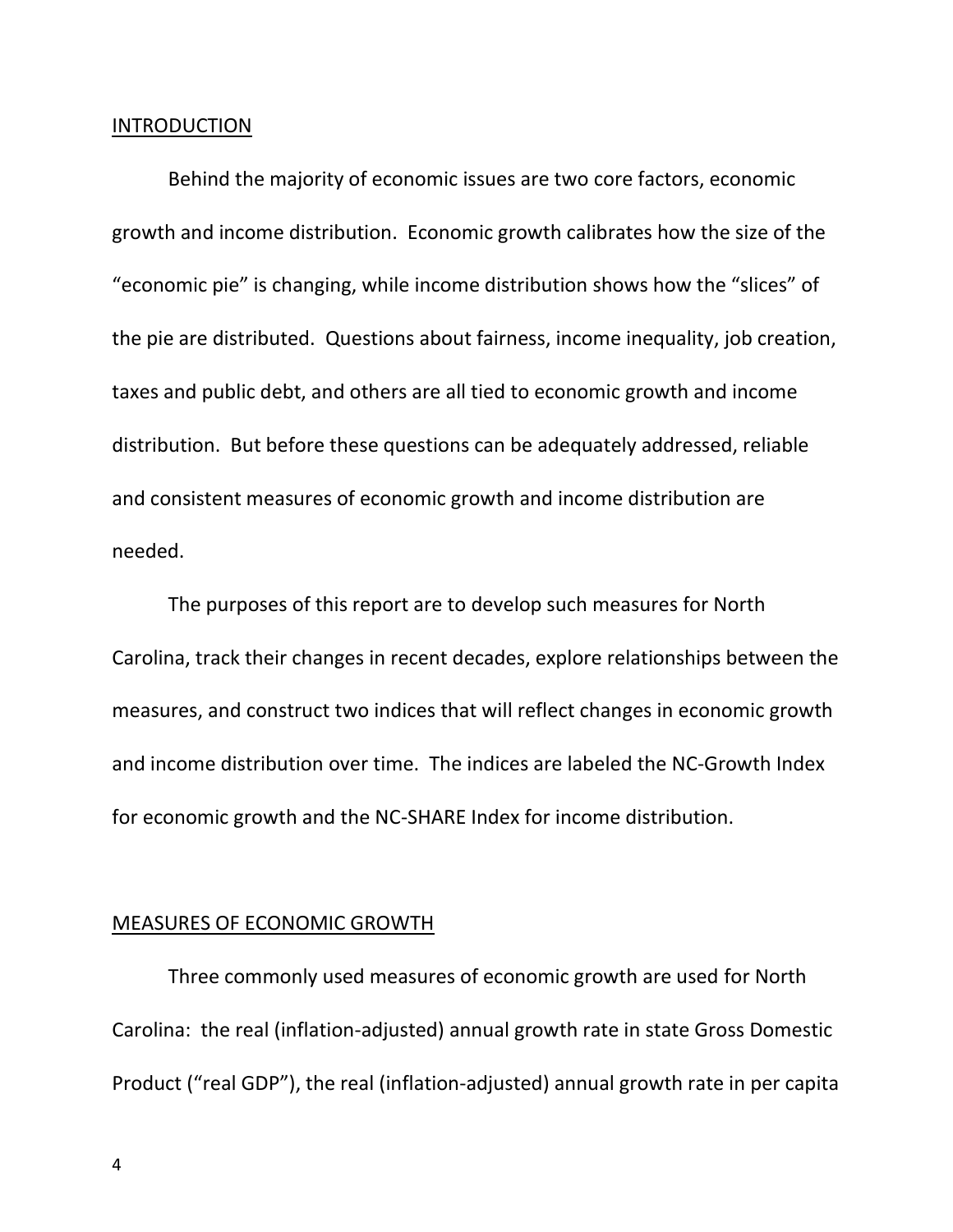personal income ("real PCY"), and the annual growth rate in employment from the survey of businesses ("Jobs"). $1$ 

In the real GDP measure, GDP is an aggregate measure of all commercial economic activities during a period of time – here, a year. It is monetized in dollar terms, where the value for a particular sector – like farming, manufacturing, or professional services – is the market value of the sector's products or services in excess of the cost of their inputs.<sup>2</sup> GDP therefore allows the activities of sectors engaged in widely varying business pursuits to be summed and presented as a total. The adjustment for inflation makes the dollar values in differing years equivalent in purchasing power. In 2020, the real GDP of the nation was \$18.3 trillion, and in North Carolina real GDP was \$500 billion – with both values measured in 2012 purchasing power dollars.

Real PCY is the sum of income to persons from all sources, including from working, investing, owning a commercial enterprise, as well as from government financial benefits. The sum is divided by the number of people in the geographic area, such as North Carolina, and then converted to a consistent dollar-valued purchasing power.

 $<sup>1</sup>$  Available from the U.S. Bureau of Economic Analysis and the U.S. Bureau of Labor Statistics.</sup>

 $2$  For economic activities that do not have an observed market value, such as many government services, the cost of production replaces the market value.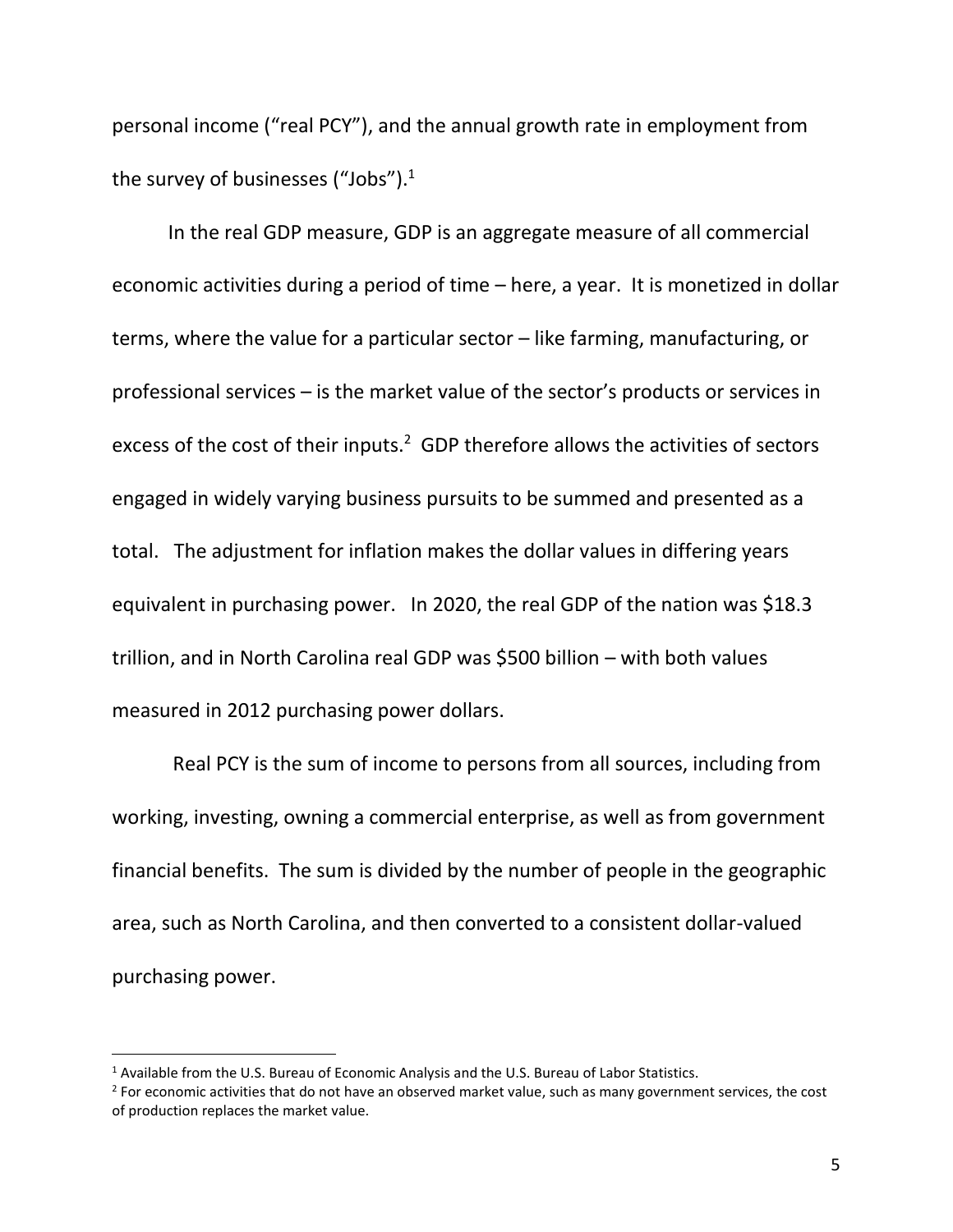Jobs are those reported from the monthly survey of business establishments, and are available for both the nation and each state.

Since one focus in this report is economic growth, the annual growth rates in the three measures are reported. Figures 1, 2, and 3 show the annual growth rates in real GDP, real PCY and Jobs. The growth rate in real GDP (Figure 1) is positive for most years, but is negative during recessions. Recessions in 2009 (the "Great Recession") and in 2020 (the "Covid-19 Recession") are clearly apparent. Over the entire time period (1997-2020) the average annual growth rate is 2.2%.



**Figure 1. Annual Growth Rate in NC Real GDP, %.**

Source: U.S. Bureau of Economic Analysis.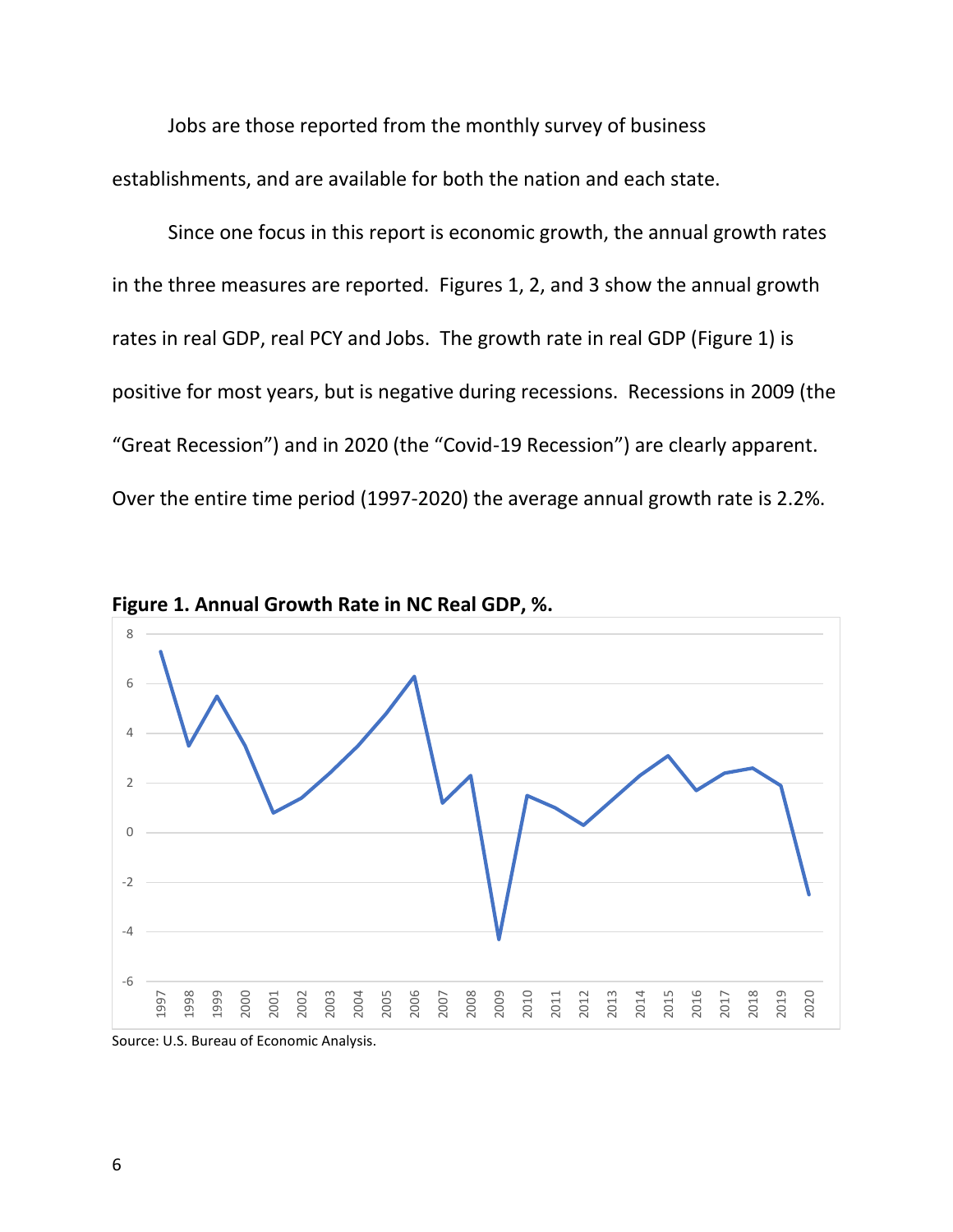

**Figure 2. Annual Growth Rate in NC Real Per Capita Personal Income, %.**

Source: U.S. Bureau of Economic Analysis.

**Figure 3. Annual Growth Rate in NC Jobs, %.**



Source: U.S. Bureau of Labor Statistics.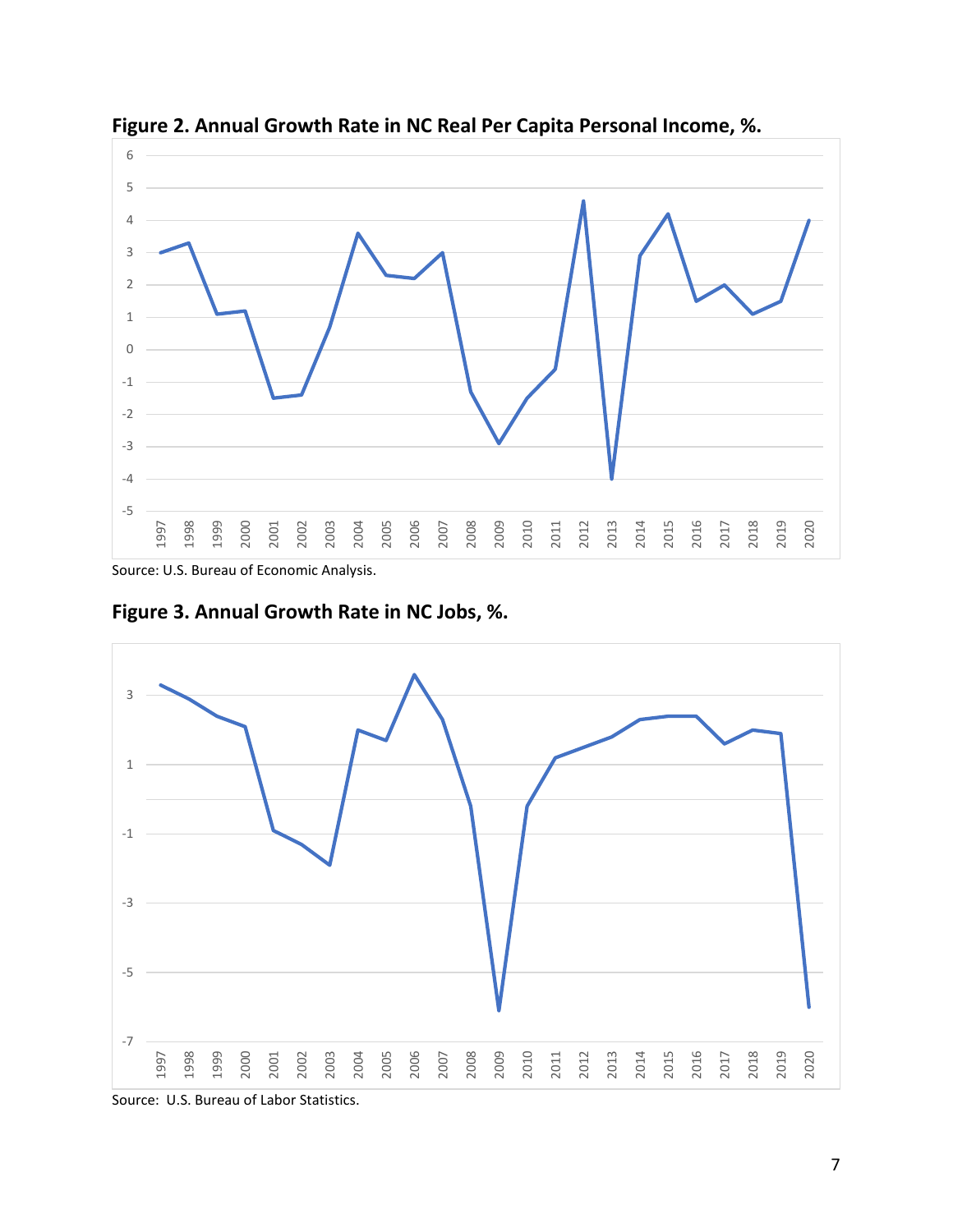The trend in real PCY (Figure 2) is also volatile, with negative growth in 2001-02, 2008-10, and 2013. The years 2001-02 and 2008-10 were in or near recession years, and in 2013 there was a major downturn in the state's large financial sector. Ironically, real PCY rose during the Covid-19 recession in 2020 as a result of the massive federal financial assistance to households. The average annual growth rate in North Carolina's real PCY over the time period is 1.2%.

There were job losses in North Carolina in 2001-03, 2008-10, and 2020 (Figure 3). This was during or near recession years. The average growth rate in Jobs was 0.9% during the time period.

## TRENDS IN EARNINGS FOR INCOME GROUPS

Before presenting the specific income distribution measures used in the report, it is helpful to examine trends among income groups in North Carolina. Using data from the U.S. Bureau of Labor Statistics, North Carolina's labor force is divided into three categories of high-paying, middle-paying, and low-paying economic sectors.<sup>3</sup> The high-paying category includes employment in management, finance, utilities, information, and professional services. The middle-paying category aggregates jobs in wholesale trade, mining,

<sup>&</sup>lt;sup>3</sup> U.S. Bureau of Labor Statistics, Quarterly Census of Employment and Wages.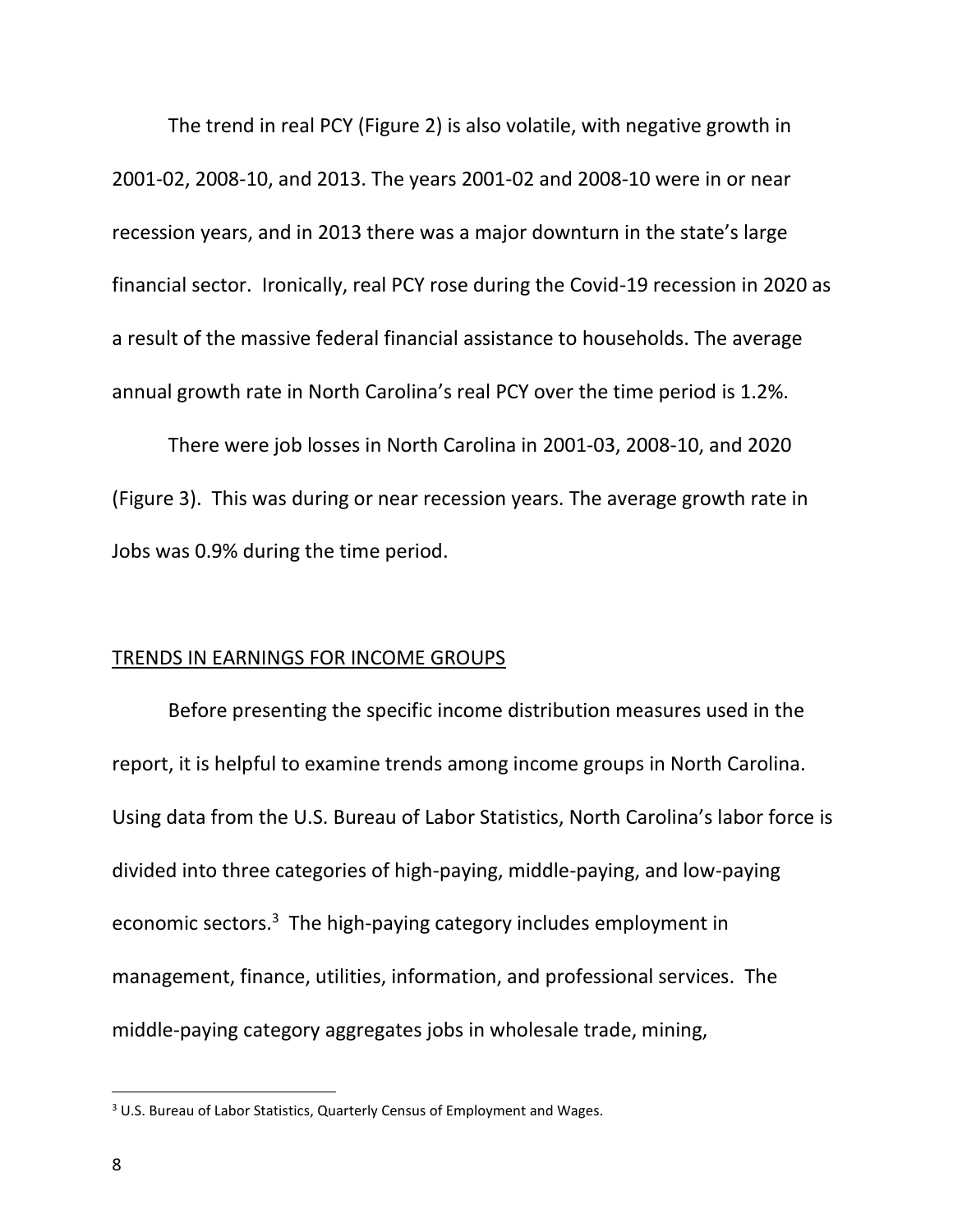manufacturing, construction, real estate, health care, public administration, transportation/warehousing, and education. Low-paying jobs are in administrative support, agriculture, personal services, arts/entertainment, retail trade, and accommodation/food service. Examination of the data show natural breaks in weekly earnings among the three categories which are consistent over the 1997-2020 time period. A further advantage of the data is its availability on a quarterly basis.

Figure 4 shows that nominal (not adjusted for inflation) average weekly earnings for all three groups rose over the period, although at different rates. From 1997 to 2020, nominal average weekly earnings increased 157% for highpaying jobs, 104% for middle-paying jobs, and 97% for low-paying jobs. Recognizing that 2020 was an unusual year due to the large financial assistance to households from the federal government, the gains for 1997-2019 were 136% for high-paying jobs, 94% for middle-paying jobs, and 81% for low-paying jobs. It is clear that in both time periods, weekly earnings of all groups rose, but the size of the increase was largest for high-earners, second-largest for middle-earners, and lowest for low-earnings.

The same trends are found when the changes in earnings are adjusted for inflation, meaning the change is now based on constant purchasing-power

9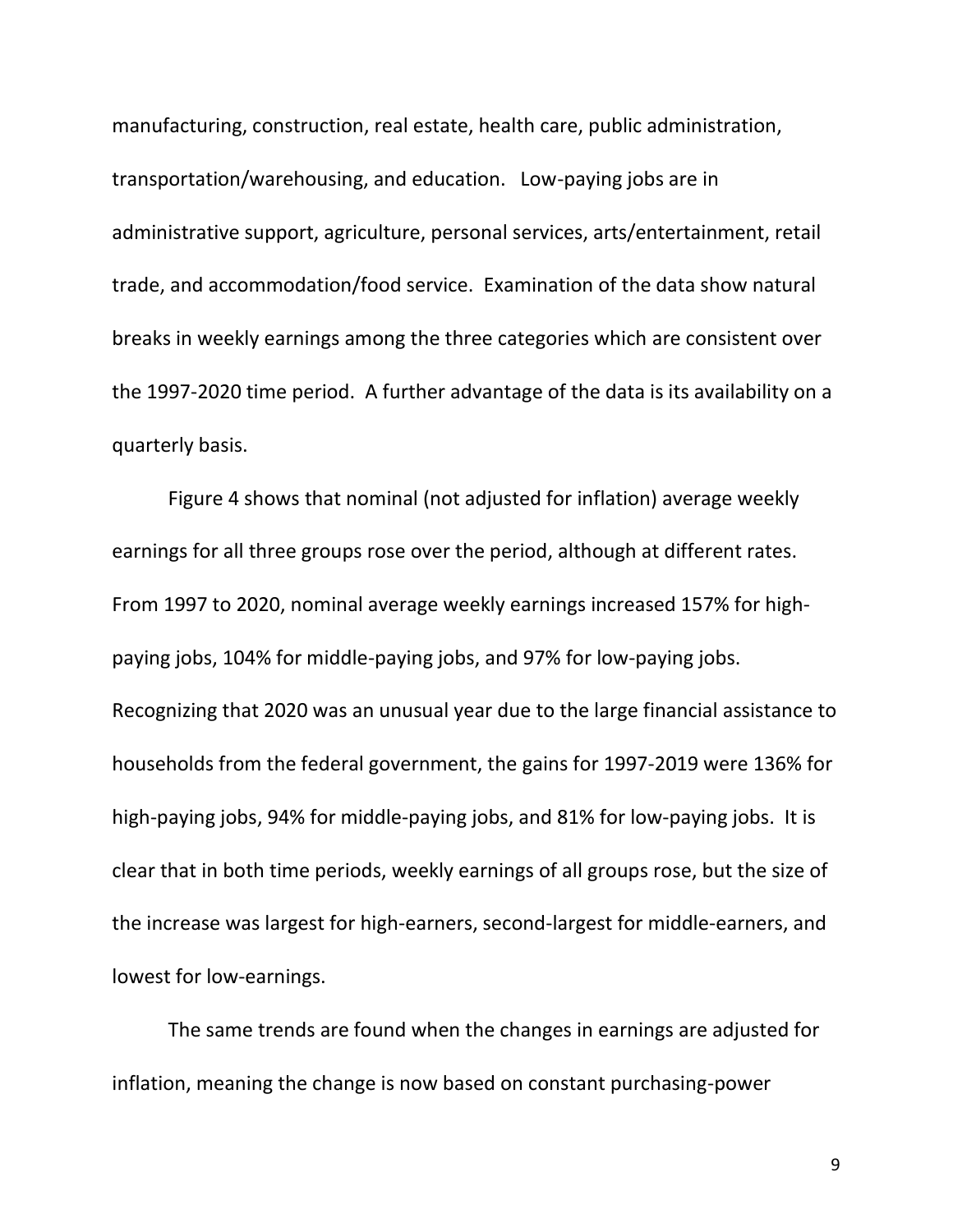

**Figure 4. Average Weekly Earnings for Income Groups (nominal \$).**

dollars.<sup>4</sup> Over the 1997-2020, the inflation-adjusted change in average weekly earnings was 96% for high-paying jobs, 43% for middle-paying jobs, and 37% for low-paying jobs. Between the shorter period of 1997-2019, the inflation-adjusted changes in average weekly earnings was 76% for high-earners, 34% for middleearners, and 21% for low-earners.

Source: U.S. Bureau of Labor Statistics.

<sup>&</sup>lt;sup>4</sup> The inflation adjustments are based on the all-item Consumer Price Index.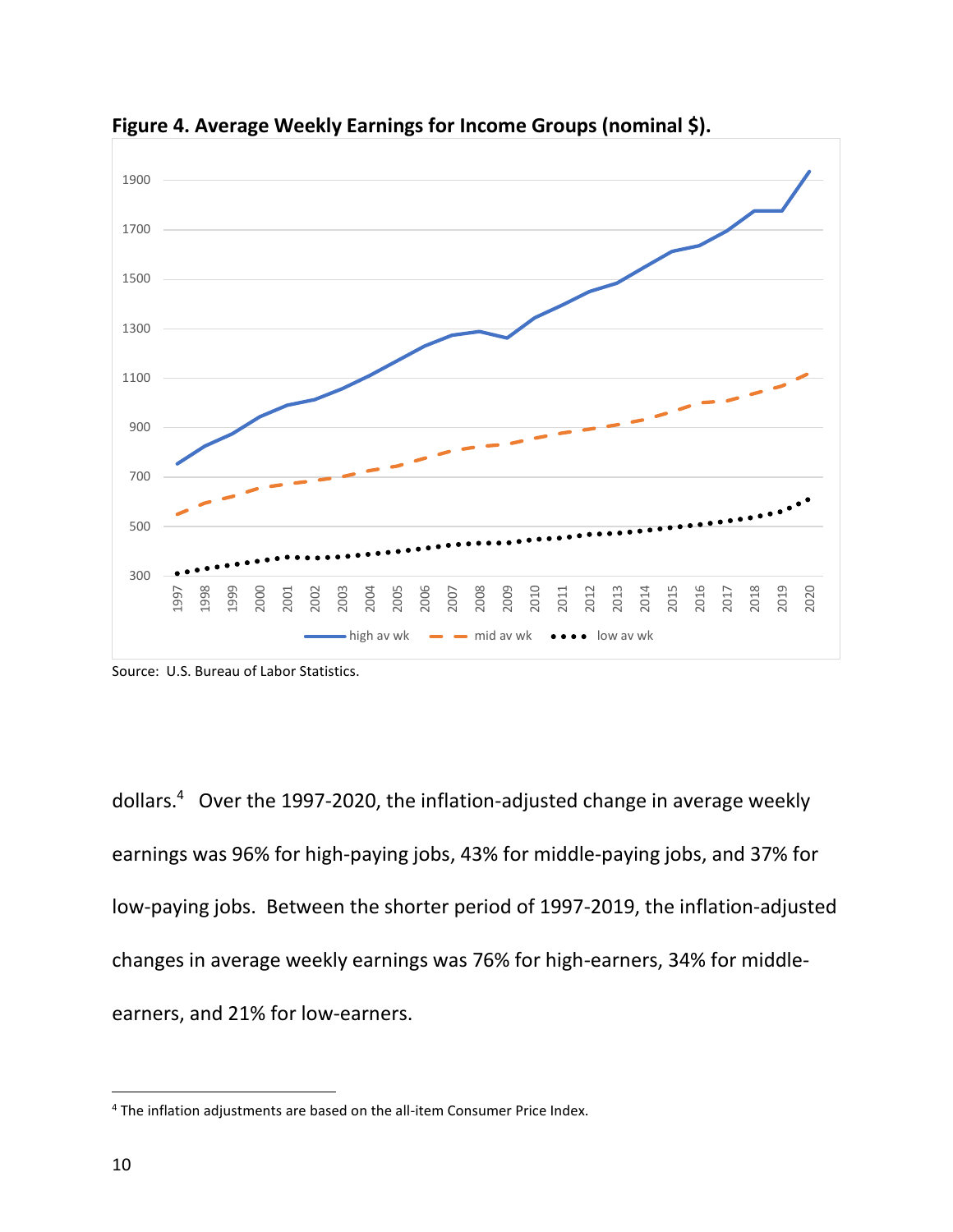The key finding that all income groups in North Carolina have experienced increases in earnings over time – but with the gains higher for higher income groups – mirrors similar trends at the national level.<sup>5</sup>

## MEASURES OF INCOME DISTRIBUTION

The earnings data described in the previous section are used to create three measures of income distribution in North Carolina.

Two are based on comparing average earnings of the three groups. One is the ratio of average weekly earnings of low-paying jobs to the average weekly earnings of high-paying jobs. The second is the ratio of average weekly earnings of middle-paying jobs to the average weekly earnings of high-paying jobs. Increases in the two ratios indicate a reduction of income differences with highearners and hence a broader income distribution. Decreases in the two ratios imply a widening of income differences with high-earners and therefore a narrower income distribution.

The third measure uses the distribution of employment among high, middle, and low-paying jobs. The measures are the percentages of total employment among the three groups. Increases in the high-earner percentage

<sup>5</sup> *Income and Poverty in the United States, 2020*, U.S. Census Bureau.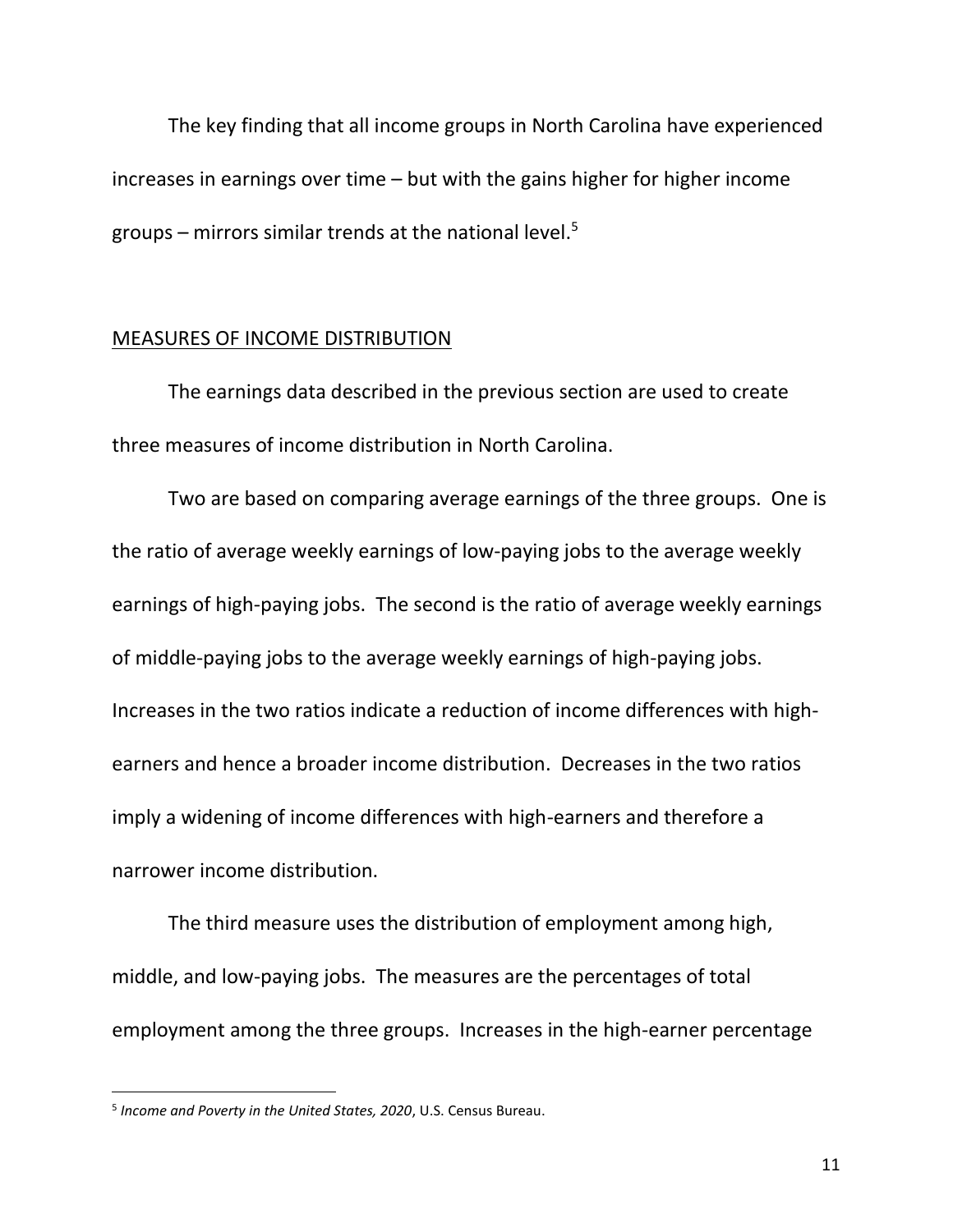and the middle-earner percentage show a greater access to better paying jobs and hence a wider income distribution. Decreases in these percentages suggest the opposite – less access to better paying jobs and a narrower income distribution. In contrast, an increase in the percentage of low-paying jobs is interpreted as a narrowing of income distribution, while a decrease implies more access to better paying employment and a spreading of the income distribution. These conclusions are summarized in the third measure, calculated as the percentage of high-paying jobs plus the percentage of middle-paying jobs minus the percentage of low-paying jobs. Increases in this third measure should be related to a broadening of the income distribution, while a decrease suggests a narrowing of the income distribution.

Figure 5 shows ratios of earnings of low-paying jobs to high-paying jobs and middle-paying jobs to high-paying jobs, both in percentage terms. Both ratios trend downward over time, indicating a narrowing of the income distribution. Average weekly earnings of low-paying jobs were 41% of the average weekly earnings of high-paying jobs in 1997, but the ratio was only 31% of the average weekly earnings of high-paying jobs in 2020. Likewise, comparing middle-paying jobs to high-paying jobs, the earnings ratio was 73% in 1997, but only 58% in 2020.

12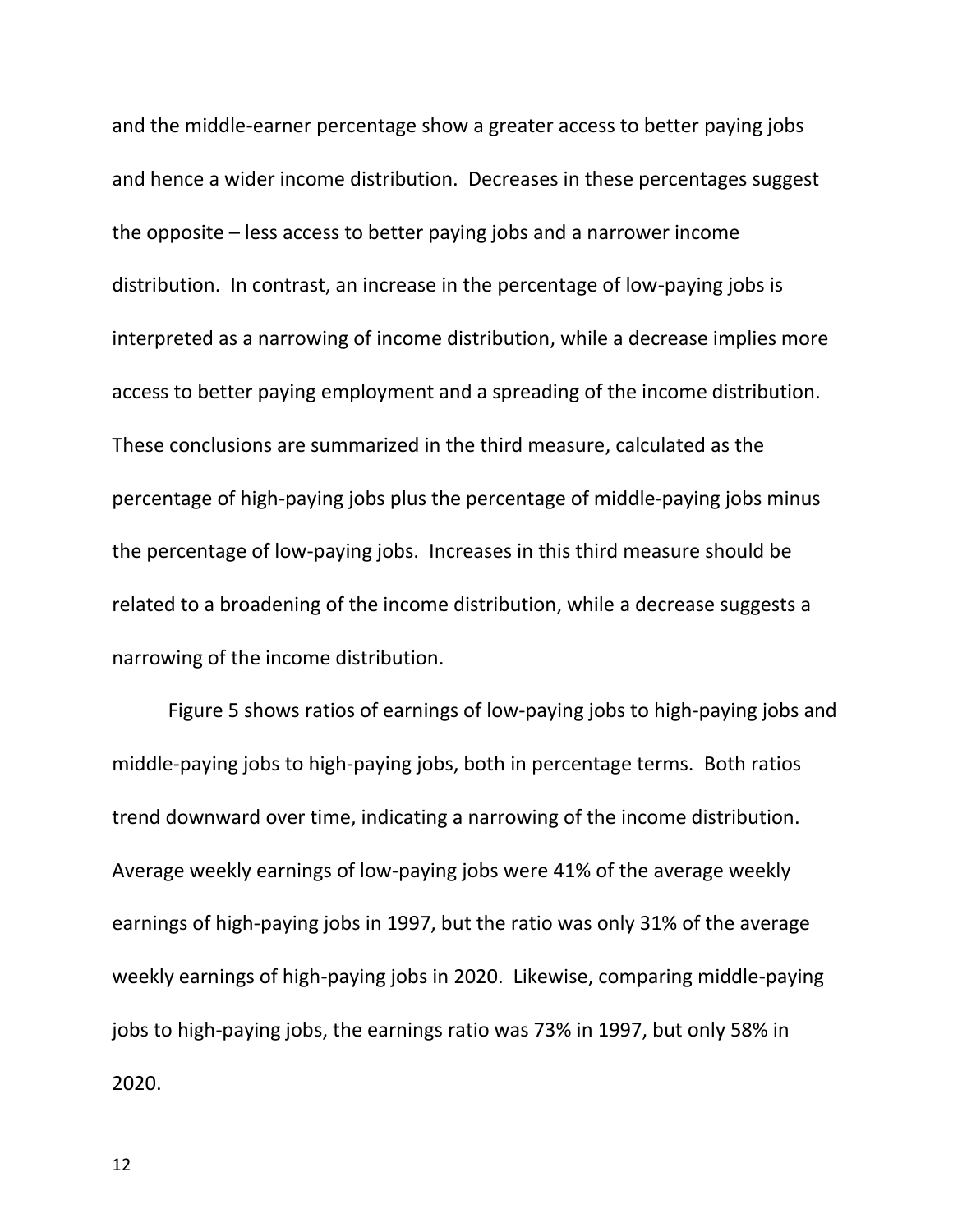

**Figure 5. Earnings Ratios (%).**

Source: U.S. Bureau of Labor Statistics.



## **Figure 6. Employment Shares (%).**

Source: U.S. Bureau of Labor Statistics.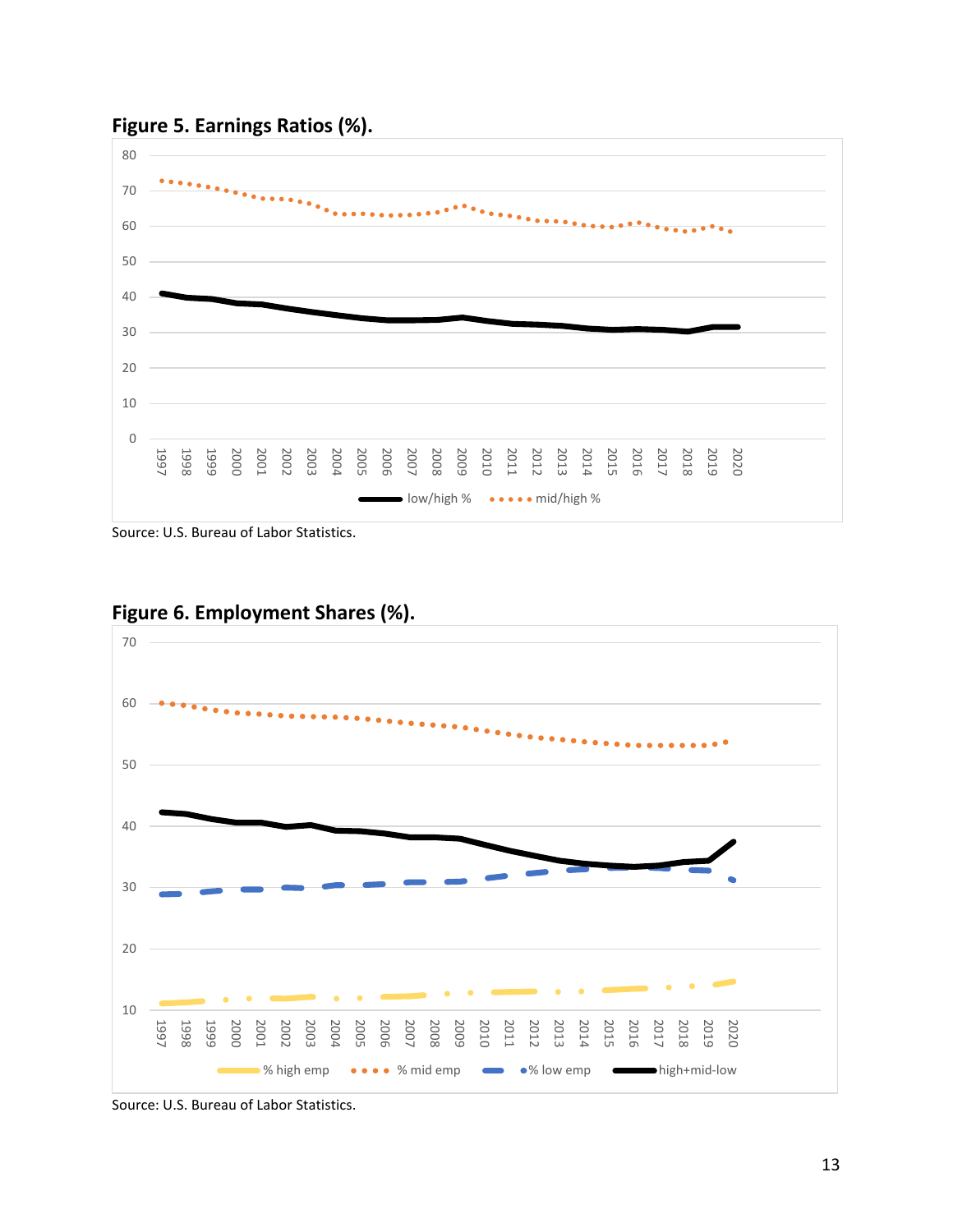The employment shares in Figure 6 generate the same conclusion of a narrowing of the income distribution. The shares of high-paying jobs and lowpaying jobs increased on trend, while the share of middle-paying jobs decreased on trend over the 1997-2000 time period. These trends are summarized by summing the shares of high-earners and middle-earners and subtracting the share of low-earners. This measure declines on trend to 2019 before it rises substantially during the pandemic in 2020 due to a sharp drop in the low-earners share.

## THE NORTH CAROLINA INDICES

The individual measures outlined above can be tracked and interpreted as new data become available. But like many parts of our society, busy people like information presented concisely and quickly. This is the motivation for creating the two North Carolina Indices, NC-GROWTH and NC-SHARE. NC-GROWTH is based on the three growth rate measures: the real GDP growth rate, the real per capita income growth rate, and the job growth rate. Year-to-year changes in each growth rate are observed. Positive changes indicate an improvement in growth, while negative changes result in a decrease in growth.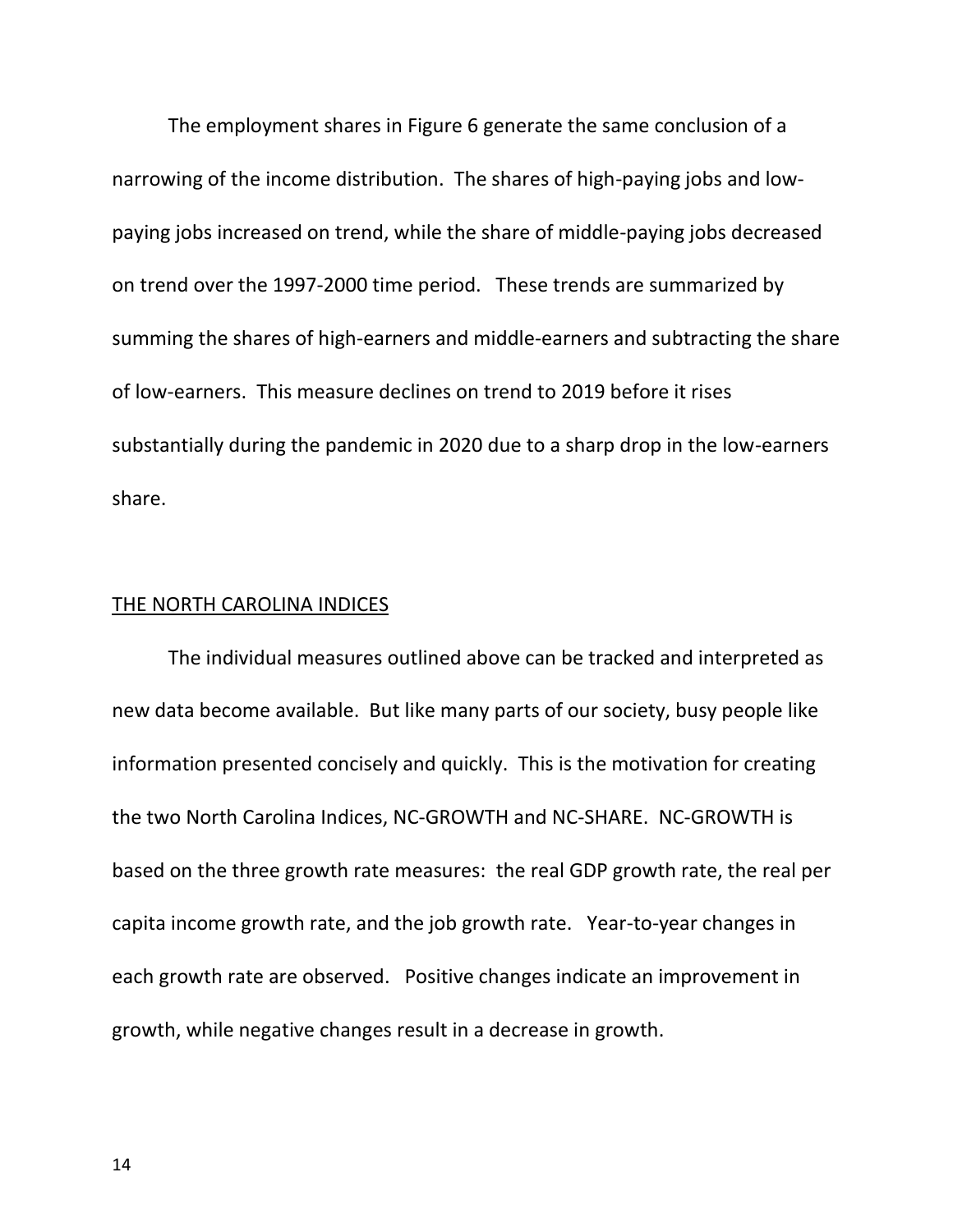The second index – NC-SHARE - is derived from three income distribution measures: the ratio of low-paying jobs' average weekly pay to high-paying jobs' average weekly pay, the ratio of middle-paying jobs' average weekly pay to highpaying jobs' average weekly pay, and the result of adding the percentages of total employment in high-paying jobs and middle-paying jobs and then subtracting the percentage of total employment in low-paying jobs. This calculation is based on the idea that expansions in high-earners' employment and middle-earners' employment are positive for income distribution, while expansion in low-earners' employment is negative for income distribution.

## RESULTS FOR NC-GROWTH AND NC-SHARE

The results for the NC-GROWTH AND NC-SHARE indices are shown in Figures 7 and 8. Figure 7 shows the path of NC-GROWTH, the economic growth index. It is a combination of the three economic growth measures, with each receiving an equal weight in the formation of NC-GROWTH.  $^6$ 

There are more years of improvement than of decline. Indeed, over the 24 years from 1997 to 2020, there were only eight years where NC-GROWTH was

<sup>&</sup>lt;sup>6</sup> Because the values of the individual measures vary in relative size, prior to creating NC-GROWTH, each individual measure's value is divided by the average of the measure's values over the entire time period in order to normalize the sizes.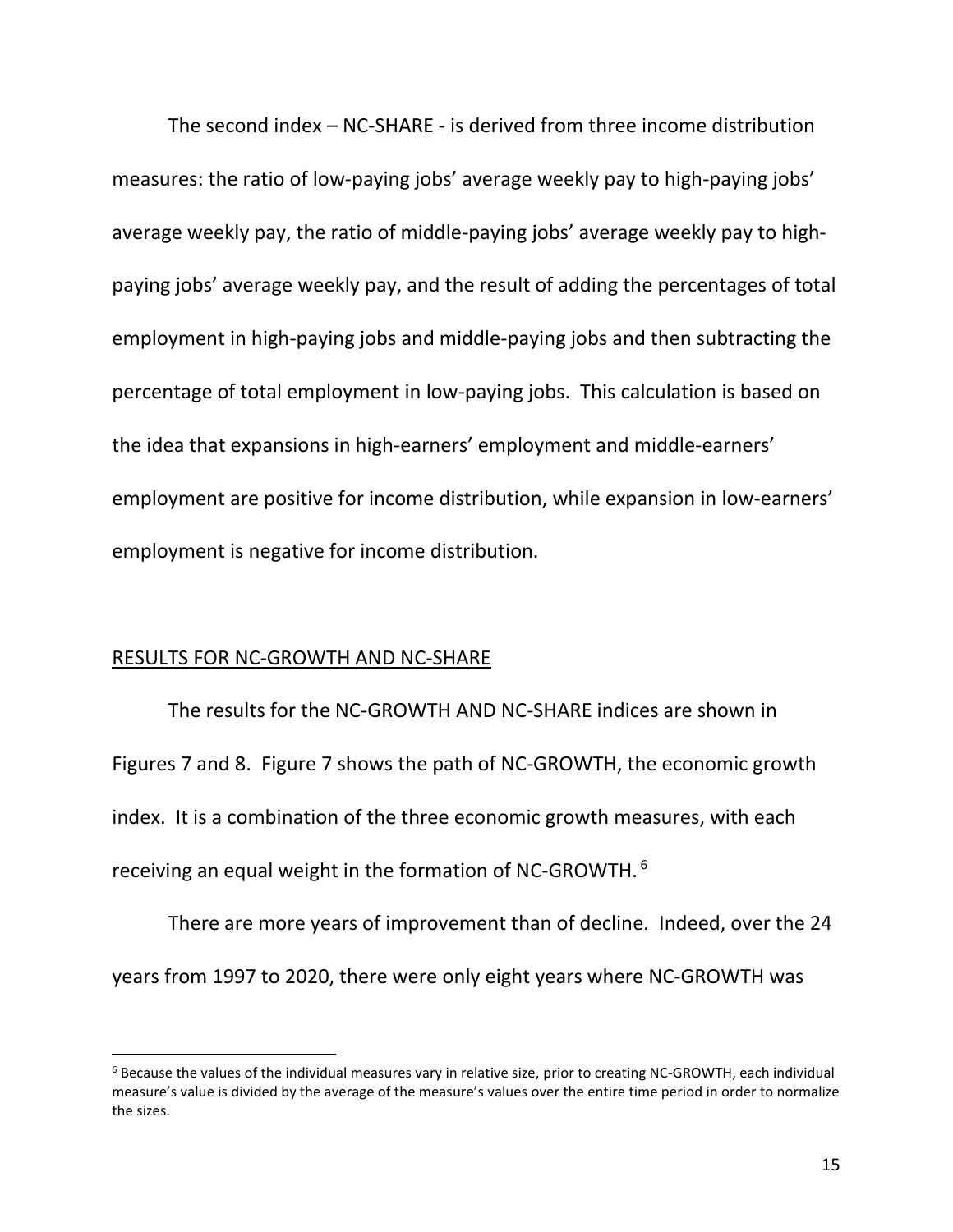



**Figure 8. NC-SHARE Index.**

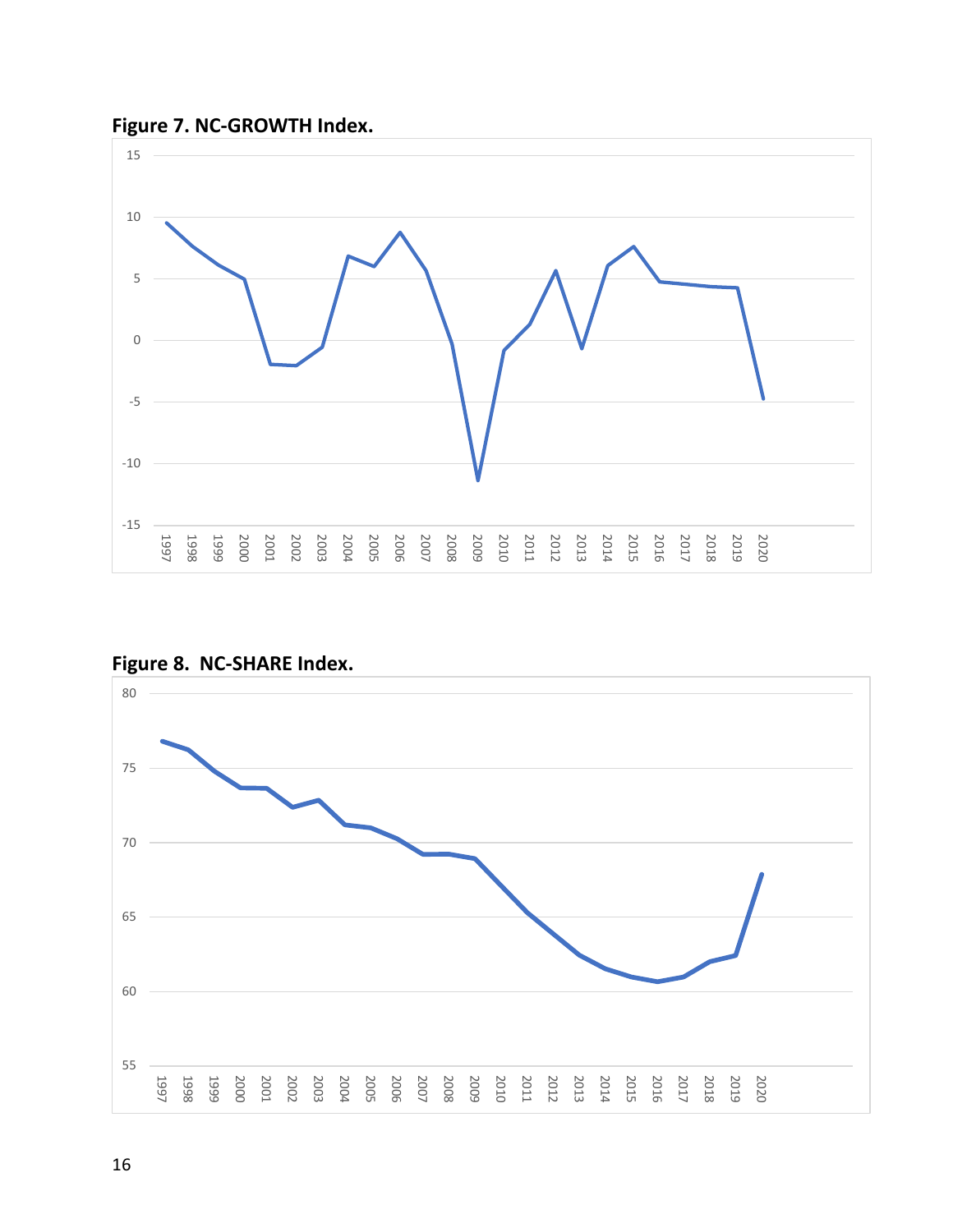negative (2001,2002, 2003, 2008, 2009, 2010, 2013, 2020). Importantly, with one exception, these were official recession years or years following a recession.<sup>7</sup>

Figures 8 is NC-SHARE, the income distribution index. The decline on trend from 1997 to 2016 reflects reductions in each of the three components (see Figures 5 and 6). However, NC-SHARE moved higher from 2016-2000, suggesting greater income distribution. The modest gains from 2016 to 2019 were based on a slight improvement in the ratio of low-paying jobs' average weekly earnings to high-paying jobs' average weekly earnings as well as an improvement in the relative size of high and middle-earners' employment shares relative to the lowearners' employment share. The improvement in the NC-SHARE Index in 2020 was likely due to the large federal financial assistance during the pandemic.

## RELATIONSHIP BETWEEN ECONOMIC GROWTH AND INCOME DISTRIBUTION

An often-offered argument is that stronger economic growth can improve income distribution. $8$  To test this assertation, each of the three components of the NC-GROWTH Index were correlated with the NC-SHARE Index. Only one of

 $7$  The exception was 2013, when North Carolina experienced a significant contraction in the state's technology sector which caused the state's aggregate read GDP to decline.

<sup>8</sup> OECD, "Growth and Inequality: A Close Relationship?", 2014. There is a contrary theory that less income inequality -that is, wider income distribution – motivates greater labor productivity and thus higher economic growth (Hamid Lahouig,"The Effects of Income Inequality on Economic Growth: Evidence from MENA Countries").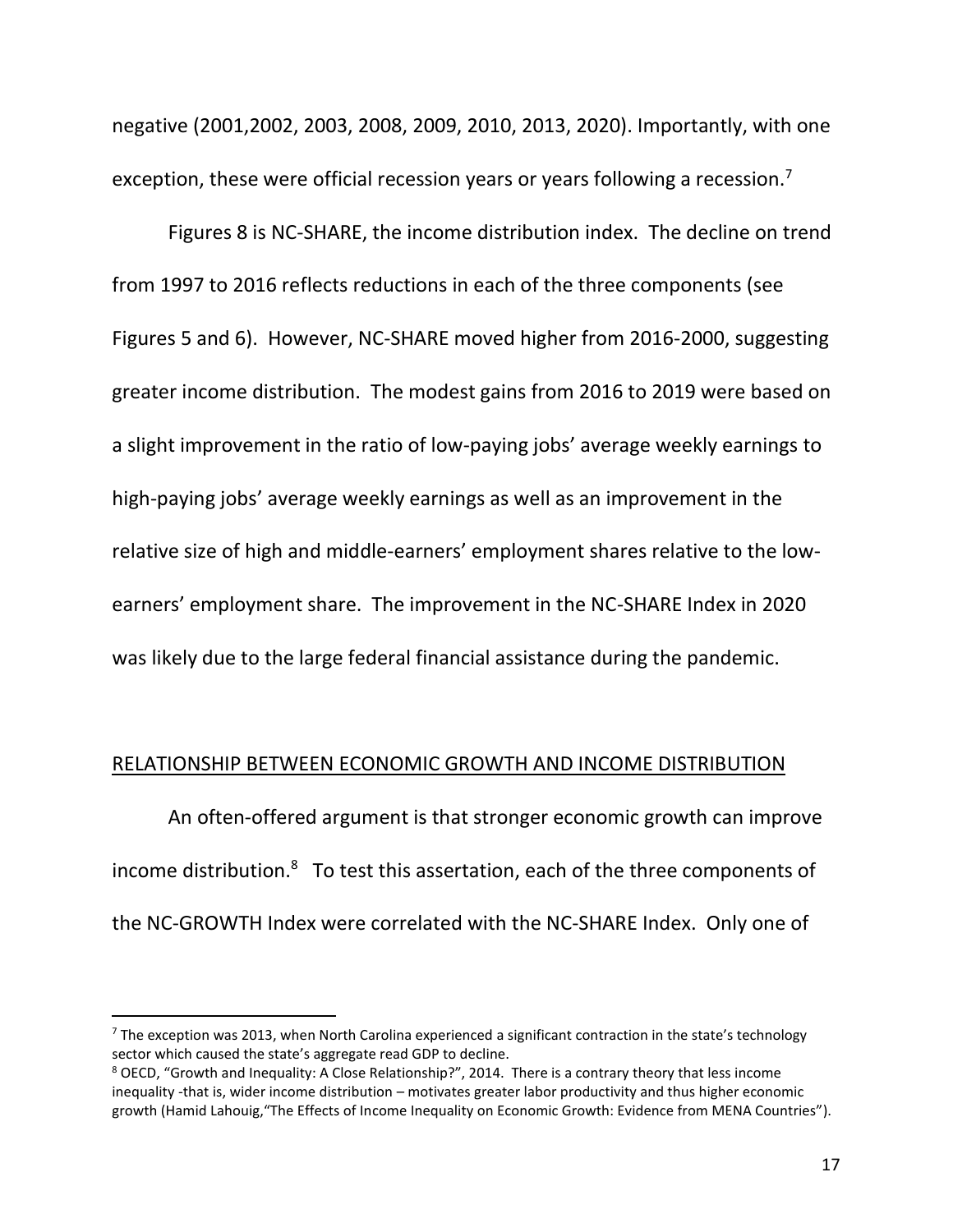the components, the real GDP growth rate, has a significant correlation with the NC-SHARE Index. Over the period 1997 to 2019 (2020 was omitted due to the unusual circumstances related to the pandemic) the correlation between NC-SHARE and the real GDP growth rate is 0.36. $9$  The interpretation is that a little over one-third of the variation in NC-SHARE is related to the variation in the real GDP growth rate in the state. While important, this finding suggests factors other than economic growth are related to changes in the state's income distribution. Some of these likely factors are changes in the state's industries, changes in educational needs favoring college graduates over non-college graduates, globalization, automation and technology and the geographic location of growing economic sectors in the state.

## TRACKING ECONOMIC GROWTH AND INCOME DISTRIBUTION IN NORTH CAROLINA

The data used to construct both indices (NC-GROWTH AND NC-SHARE) become available with a time lag for each quarter. These data will be accessed to update the indices and provide analysis of how the indices are changing. In this

<sup>9</sup> The correlation between the real GDP growth rate and the individual components of NC-SHARE-1 are 0.37 with the low-earner to high-earner earnings percentage, 0.29 with the middle-earner to high-earner earnings percentage, and 0.36 with the high-earner employment share + the middle-earner employment share – the low-earner employment share.